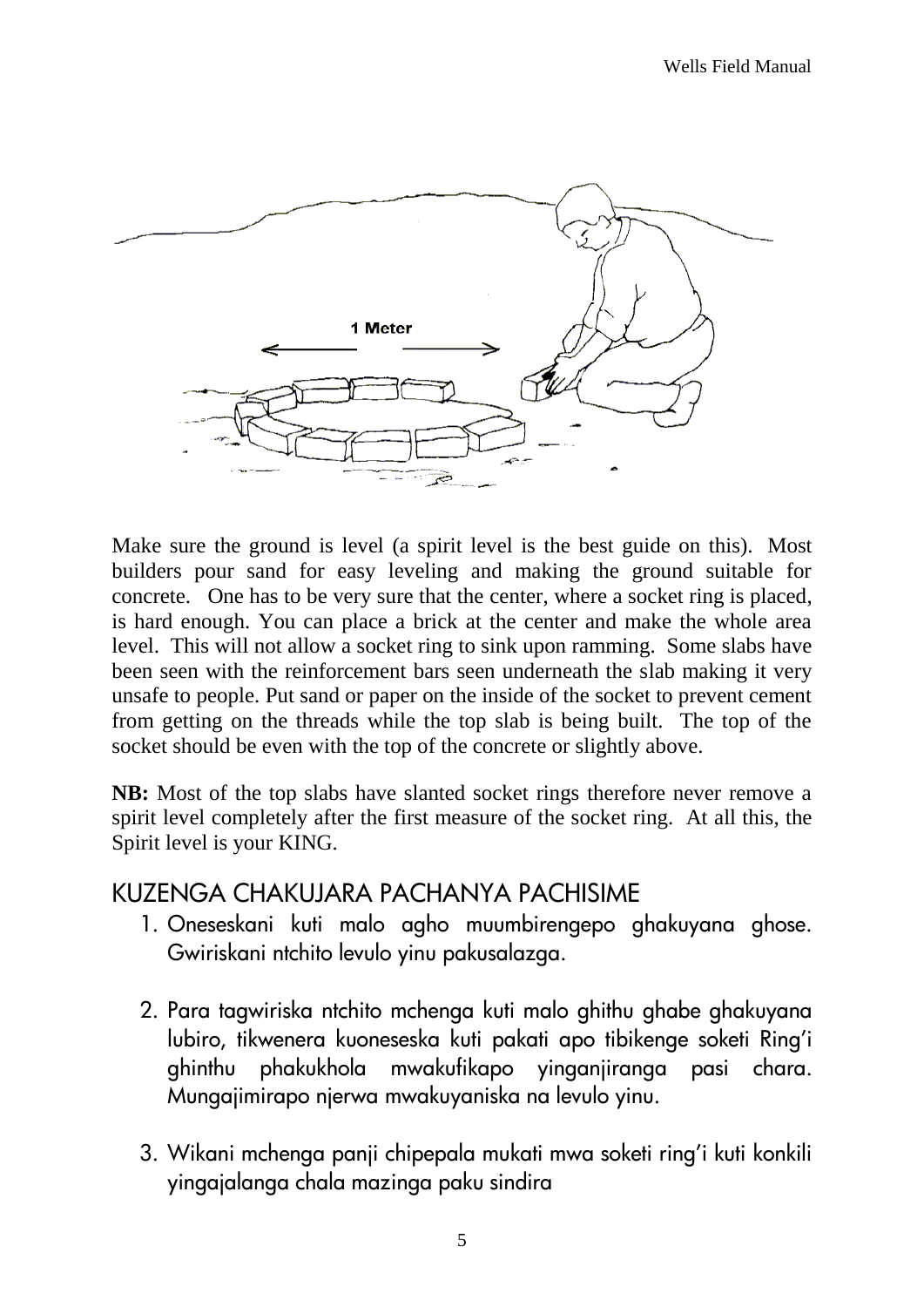- 4. Para mawaya ghakubonekera kuwaro kwasilabu yinu yikukholanga yayi.
- 5. Oneseskani kuti pala mukusindira konkili yinu RING'I yibe ndithu levulo.

The concrete for the slab is made with a mixture consisting of 1 part Portland cement, 2 parts river sand and 2 parts of small stones**.** 

Pakuzenga chakujara pachanya ichi tikusazga ndowo yimoza yasimenti, ndowo zibiri za mchenga na ndowo zibiri za malibwe ghachokoghachoko.



## **PLACING CONCRETE**



Spider (Utatavu)

## KAWIKIRO KA KONKILI

Yambirani pakati pa mawaya ghinu mbwenu mumphepete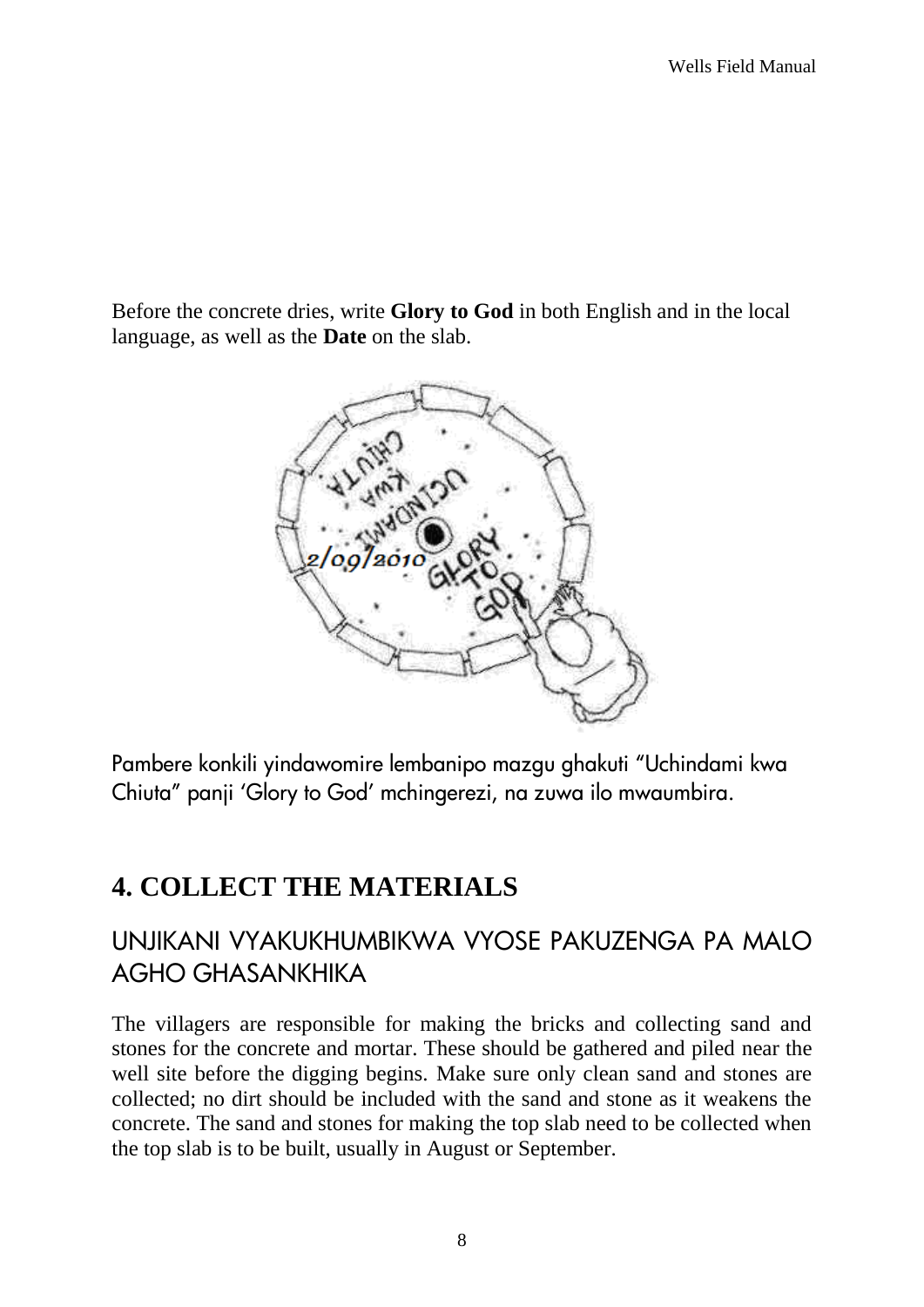Ndi ntchito ya banthu wene wachikaya kuumba njerwa nakuunjika mchenga na malibwe yakuzengela chisime. Vyose ivi bakwenera kuunjika pafupi na apo pajimikenge chisime chomene chomene mu mwezi wa August panji September.

Tchakwenerera kubonesesya kuti mchenga na malibwe ghabe ghabemi. Pala muli viswaswa panji madongo konkili yikukholanga chala.



**Collect the sand, stone, clay and bricks before the well is dug.**

- **4000 bricks** Njerwa zichokozichoko ziwe 4000
- **50 pails river sand** Mchenga ndowo 50
- **50 pails small stones gravel** Malibwe ghachokoghachoko ndowo 50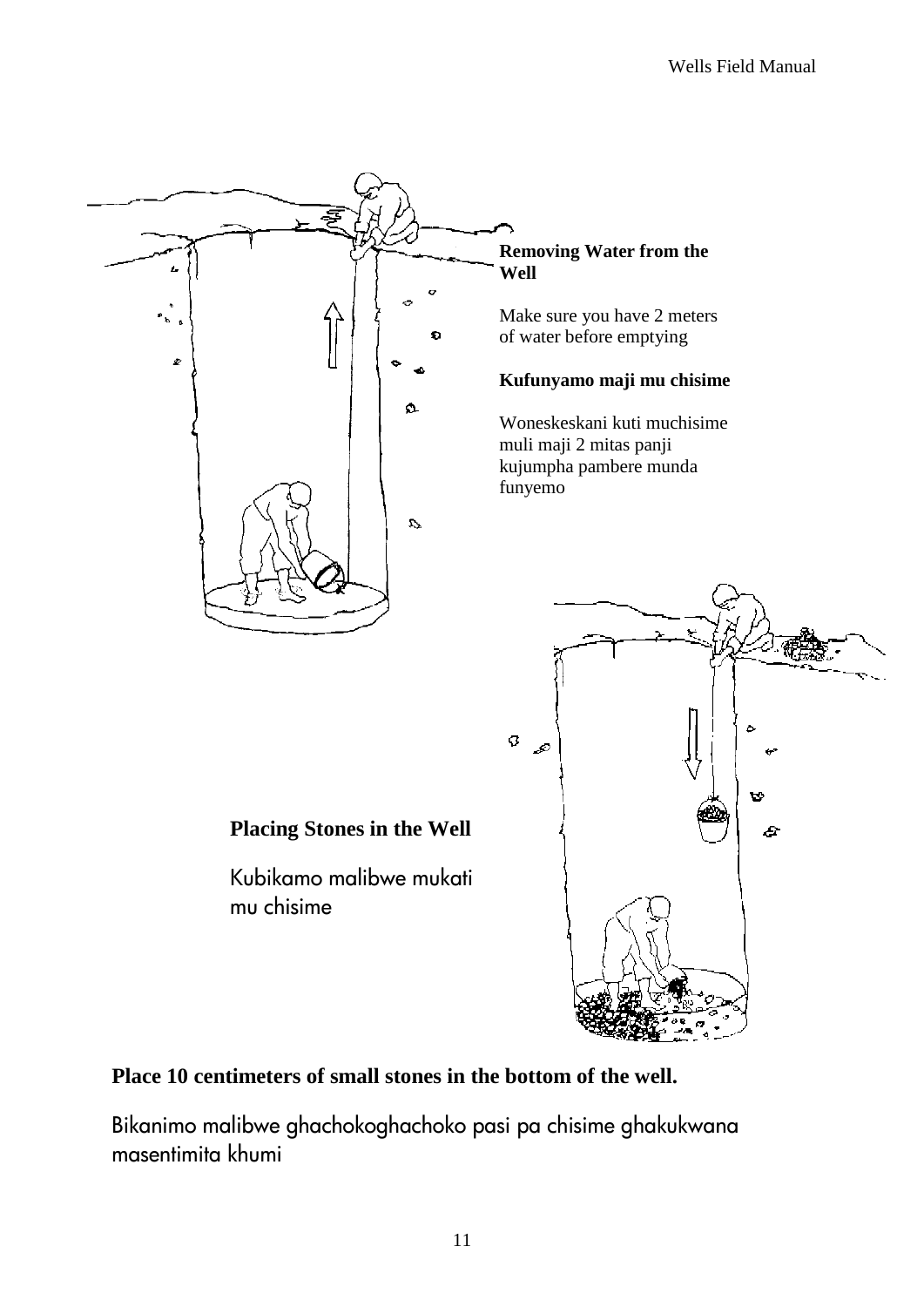## **6. LAY THE BRICKS**

## ZENGANI CHISIME

The mortar is made with a mixture consisting of 1 part Portland cement, and 4 parts sand.

As the top slab is only one meter diameter, at a certain level depending on the depth of the well you need to be reducing the diameter of the well in order to accommodate the top slab which is only one meter diameter.(This is called cobbling).

Pakuti chakujara pachanya pa chisime ntchisani mita yimoza, mwaichi ntchakwenera kuchepeskangako usani wa chisime chithu kulingana na utali wa chisime icho chikuzengeka. Mwakuti pakuzakafika pachanya usani wa chisime uyane waka na chakujara pachanya.

## **MIXING THE MORTAR**

.

## KASAZGIRO KA THOPE LITHU

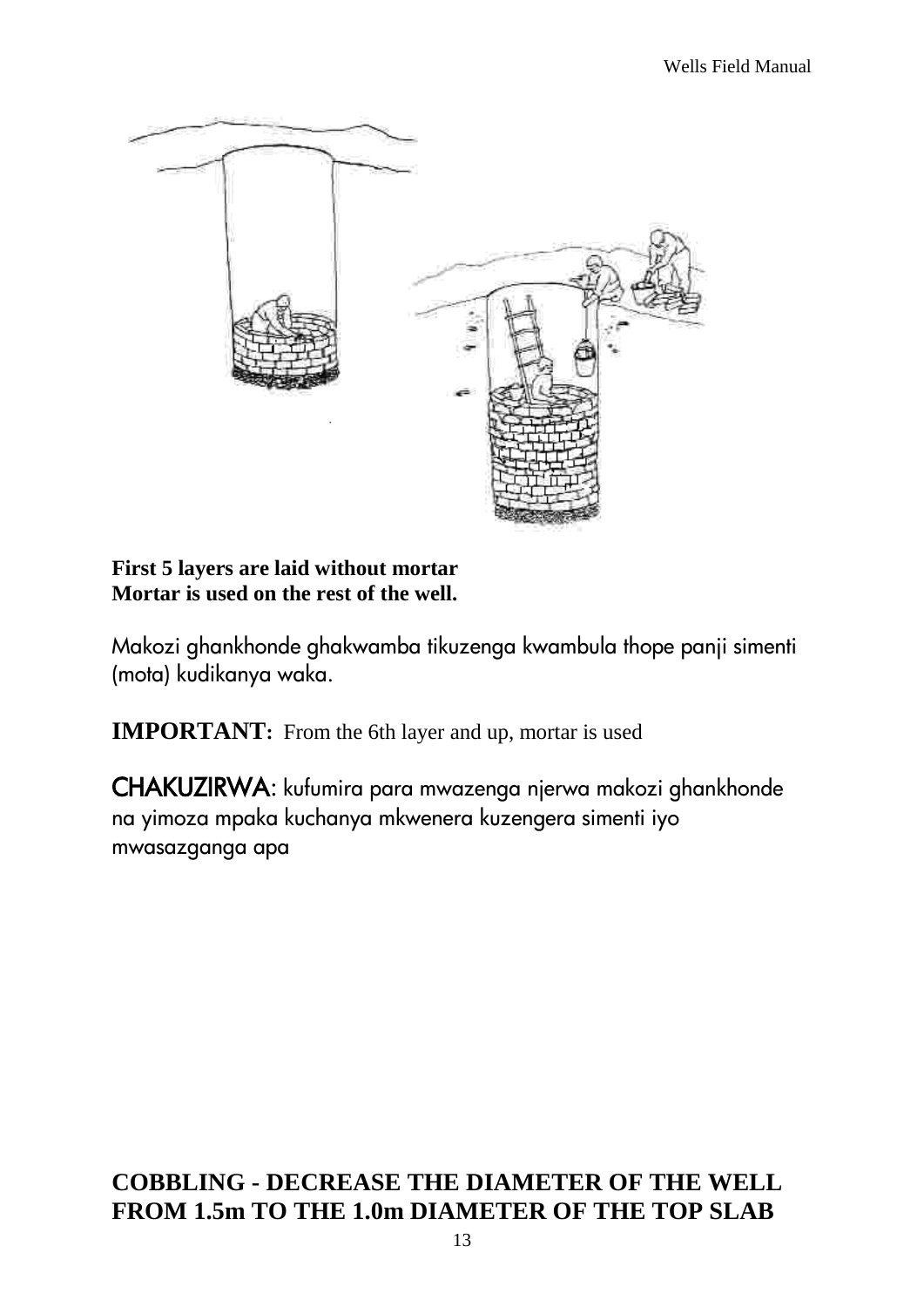Remember to start building with a diameter of 1 meter inside the well at the bottom (i.e. you will have a diameter of 1.5m outside the well at the bottom).

When you are about 3' to the ground you need to start cobbling (that is decreasing the inside well diameter so that it can have a diameter of 1 m outside in order for top slab to fit without problems). Note: you can start cobbling at any other height other than 3ft depending on the depth of your well. Only make sure that it is not in the water zone.



## KUCHEPESKA USANI WACHISIME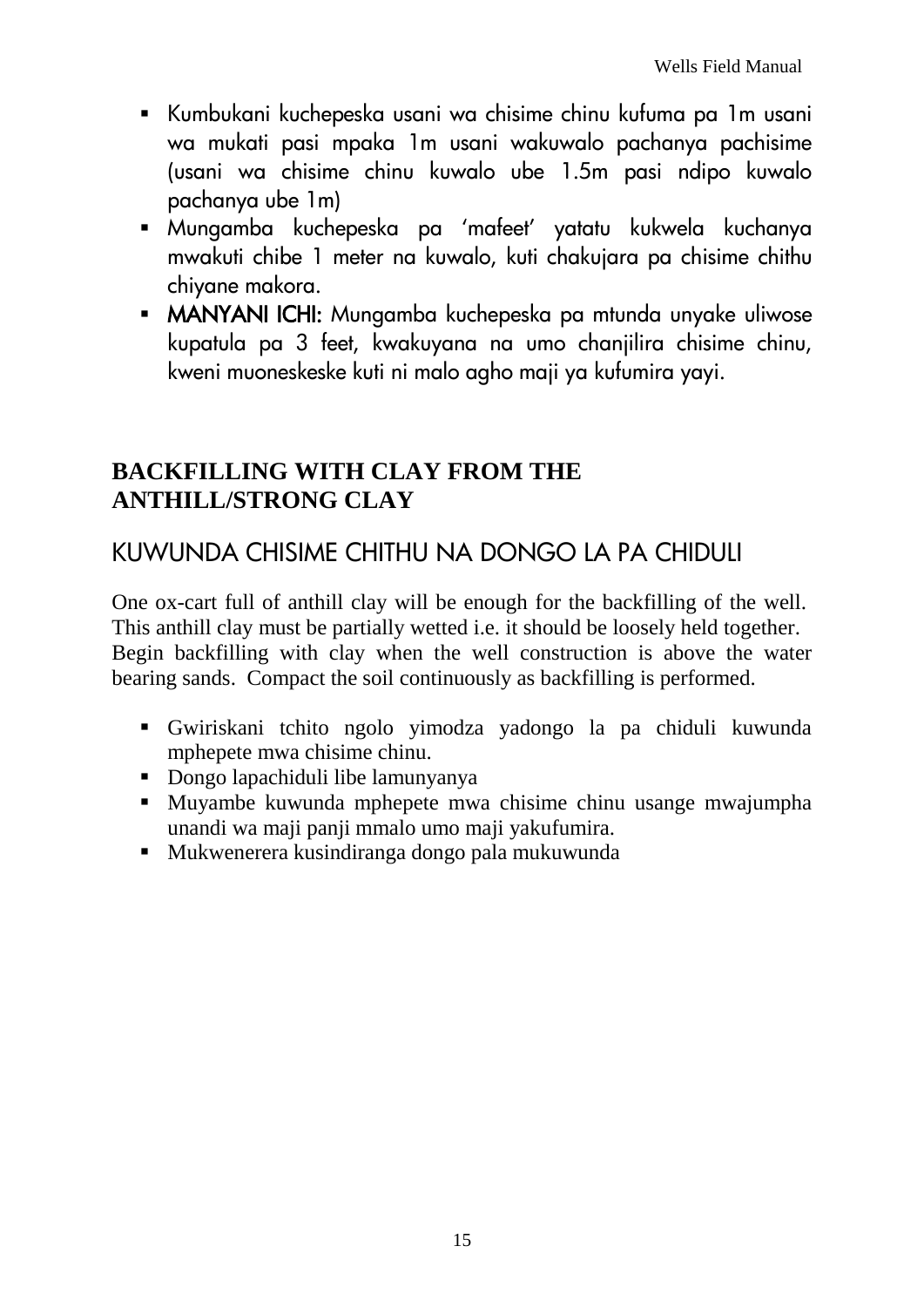

### **A double thickness brick pattern is best (headers only)**

Zengani njerwa mwakulaziska ku chimati cha chisime

#### **4 courses of bricks are built above the ground level.**

#### **Be sure the top is level.**

Makozi ghanayi ghazengeke kufumira pachanya pachisime. Oneseskani kuti pachanya pachisime chinu mphakuyana (levulo).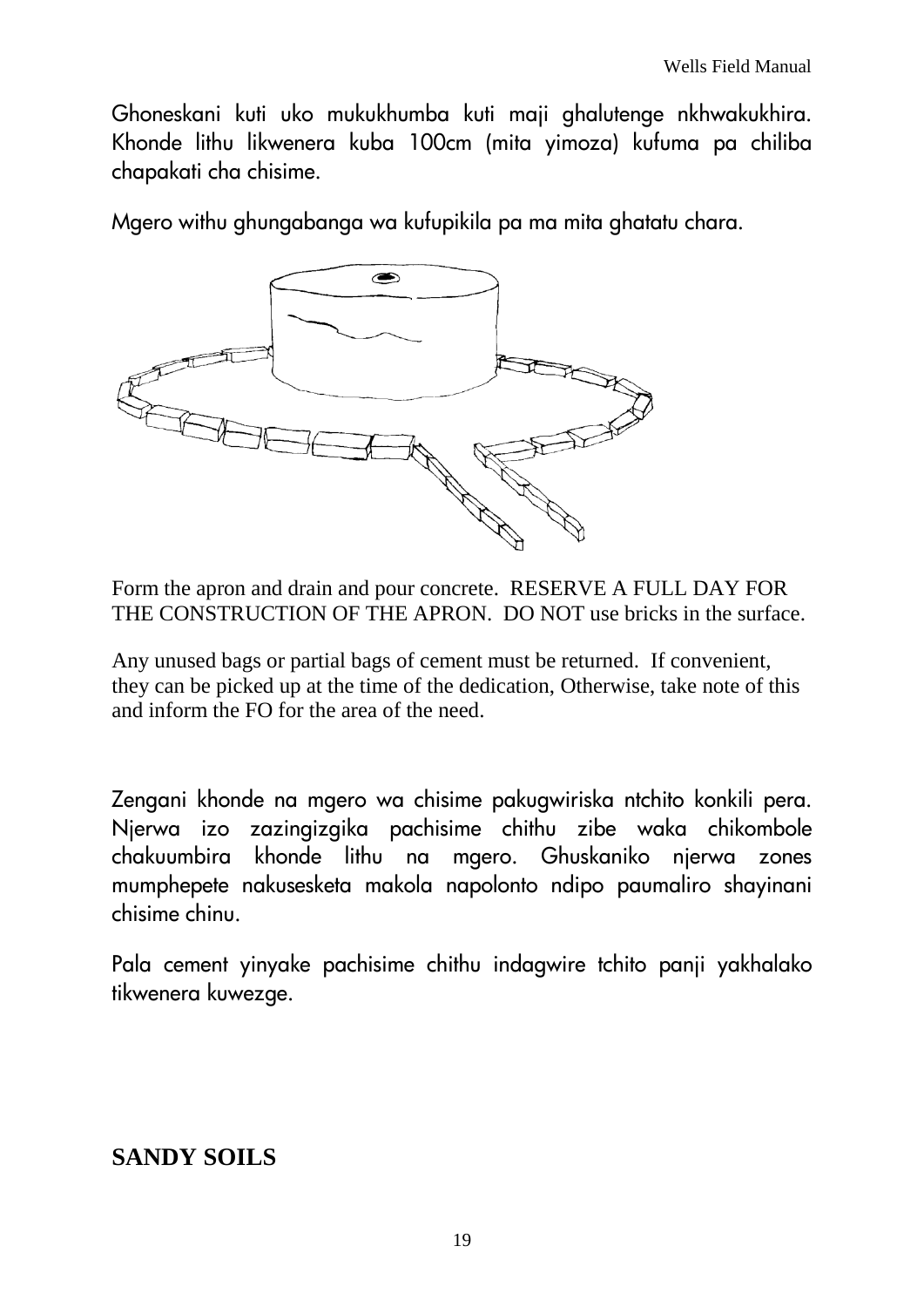In most of the times, sandy soils do not make good well pits. It collapses. To avoid this, we use concrete rings that hold the soil from collapsing.

## **MAKING CONCRETE RINGS**

#### KUWUMBA MA RING'I YA KONKILI

A ratio of 1:6 is the best mixture of concrete. Make sure you use river sand of very good quality. Place 6mm wire about 3-4" of the concrete and another wire about 3-4" above the bottom one. Leave the rings to cure for seven days.

**PLEASE NOTE**: water the rings three times a day.

Kusazga kwa konkili kukwenera kuba ndowo yimodza ya cement na ndowo zikhonde na imodza za mchenga. Oneseskani kuti mchenga nguwemi kweneso ngwa mdambo.

Wikani waya wa mamilimita ya khonde na imodza (6mm) pafupi fupi ma inchezi ya nayi ya konkili na waya unyakhe pafupi fupi ma inchezi four pachanya.

Lekani ma ring'i kuti ghabomire kwa sabata yimodza.

**CHAKUZIRWA:** Kuthiranga maji pa ma ring'i yinthu katatu pa dzuwa

## **8. INSTALL THE PUMP**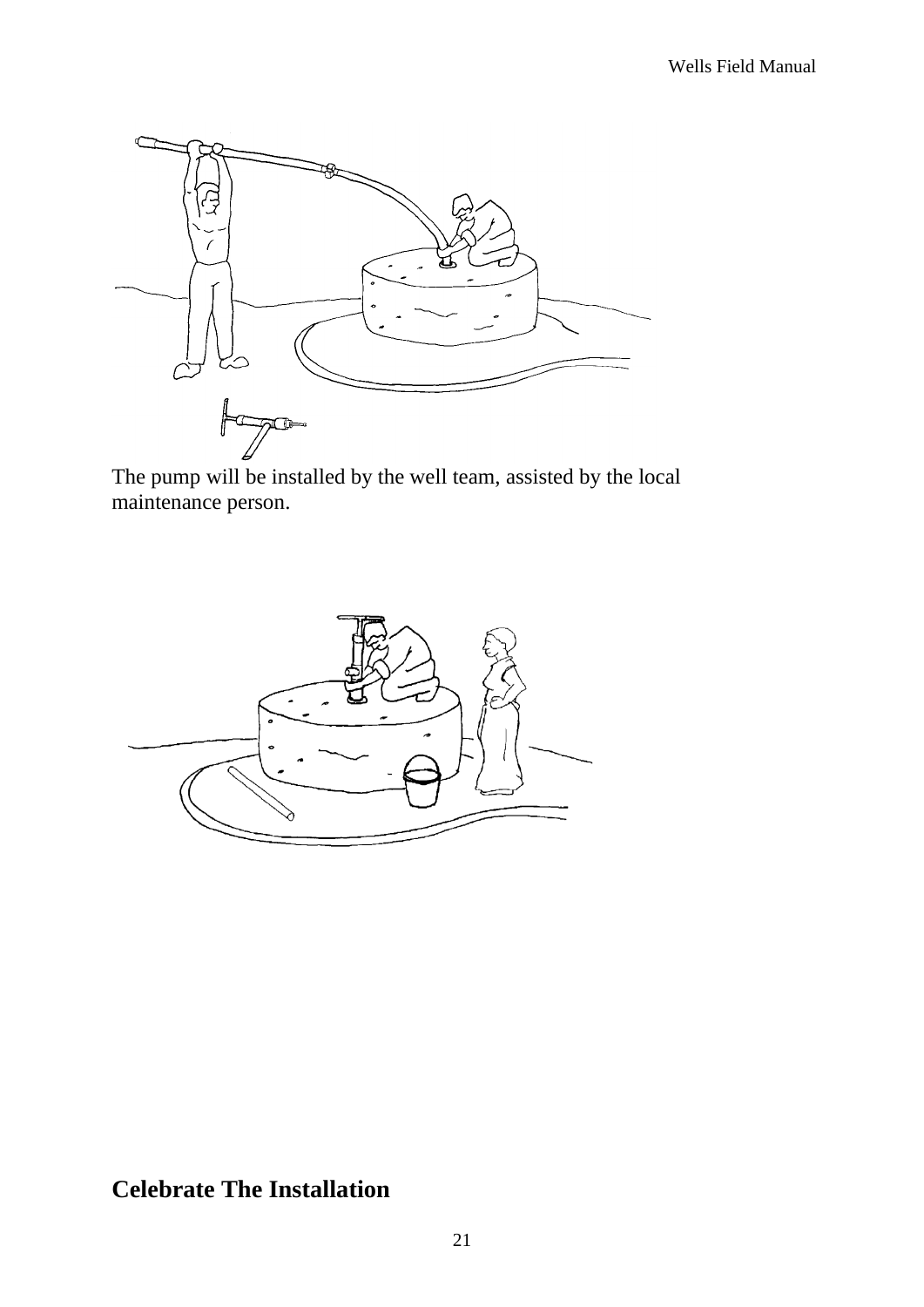Tikondwere na kusekerera chifukwa timwenge maji ghaweme.



## **Collecting the yearly maintenance fee**

Tolani ndalama za pa chaka za chisime

#### **The community can pay in cash or in kind.**